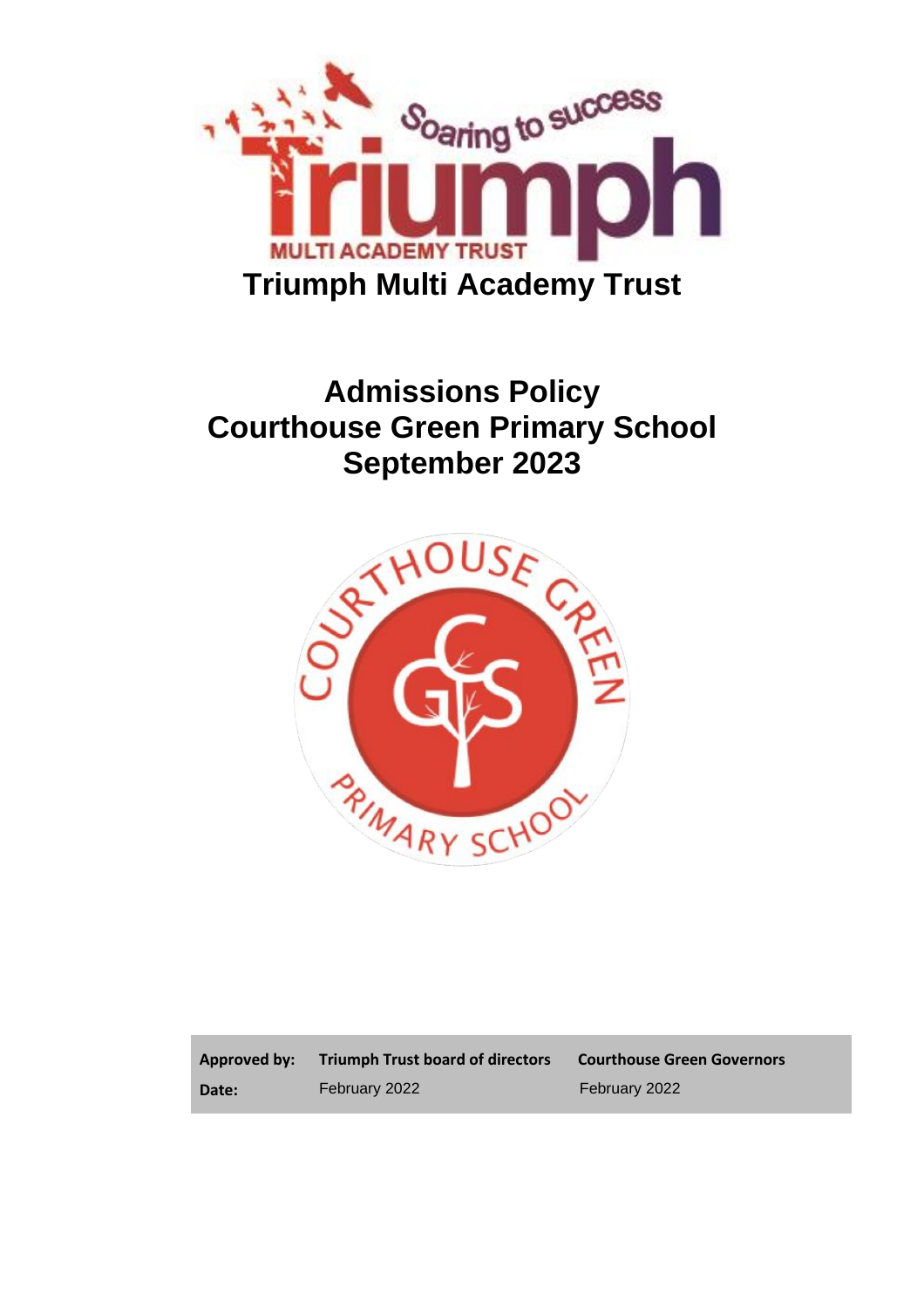# **1. Aims**

This policy aims to:

- Explain **how to apply** for a place at the school
- Set out the school's **arrangements for allocating places to the pupils** who apply
- Explain **how to appeal** against a decision not to offer your child a place

## **2. Legislation and statutory requirements**

This policy is based on the following advice from the Department for Education (DfE):

- <https://www.gov.uk/government/publications/school-admissions-code--2>
- <https://www.gov.uk/government/publications/school-admissions-appeals-code>

As an academy, the school is required by its funding agreement to comply with these codes, and with the law relating to admissions as set out in th[e http://www.legislation.gov.uk/ukpga/1998/31/contents.](http://www.legislation.gov.uk/ukpga/1998/31/contents) This policy complies with our funding agreement and articles of association.

## **3. Definitions**

The **normal admissions round** is the period during which parents can apply for state-funded school places at the school's normal point of entry, using the common application form provided by their home local authority.

**Looked after children** are children who, at the time of making an application to a school, are:

- In the care of a local authority, or
- Being provided with accommodation by a local authority in exercise of its social services functions

**Previously looked after children** are children who were looked after, but ceased to be so because they:

- Were adopted under the Adoption Act 1976 or the Adoption and Children Act 2002, or
- Became subject to a child arrangements order, or
- Became subject to a special guardianship order

A child reaches **compulsory school age** on the prescribed day following his or her fifth birthday (or on his or her fifth birthday if it falls on a prescribed day). The prescribed days are 31 December, 31 March and 31 August.

# **4. How to apply**

**For applications in the normal admissions round** (if you are moving your child from one primary school to another) you should use the application form provided by your home local authority (regardless of which local authority the schools are in). You can use this form to express your preference for a minimum of 3 state-funded schools, in rank order. You will receive an offer for a school place directly from your local authority.

**Application for reception year -** If places are oversubscribed the oversubscription criteria in Section 6 will be followed. All children with an Education, Health and Care Plan (EHC) that name the school will be given priority before all other applicants.

# **5. Requests for admission outside the normal age group**

Parents are entitled to request a place for their child outside of their normal age group and should complete a request form provided by your home local authority. All requests will be processed by Coventry admissions team and once allocated to us we will contact parents to arrange a meeting with the Headteacher prior to the child starting at Courthouse Green school. Decisions on requests for admission outside the normal age group will be made on the basis of the circumstances of each case and in the best interests of the child concerned. In accordance with the School Admissions Code, this will include taking account of:

- Parents' views
- Information about the child's academic, social and emotional development
- Where relevant, their medical history and the views of a medical professional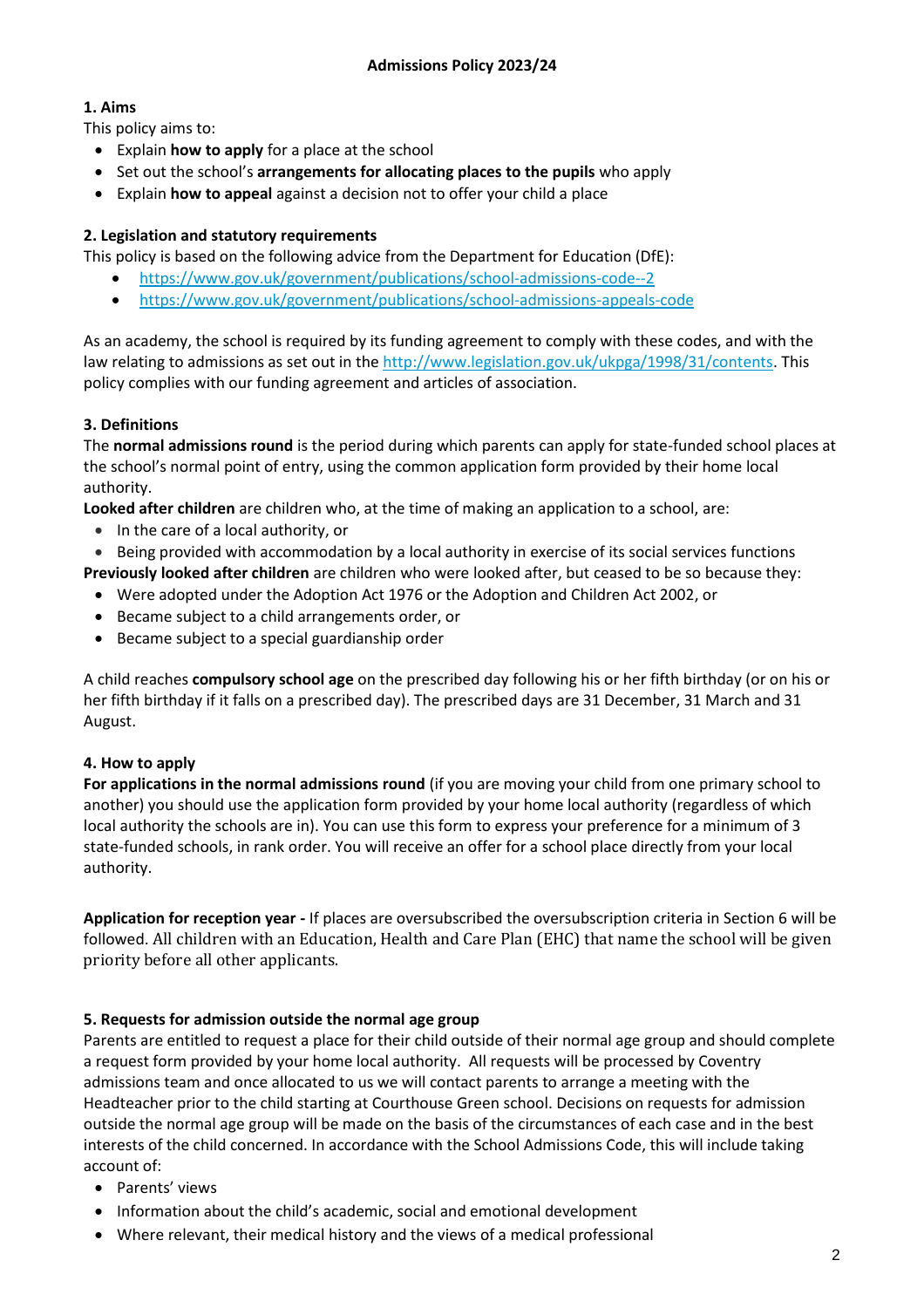- Whether they have previously been educated out of their normal age group
- Whether they may naturally have fallen into a lower age group if it were not for being born prematurely
- The headteacher's views

Wherever possible, requests for admission outside a child's normal age group will be processed as part of the main admissions round. They will be considered on the basis of the admission arrangements laid out in this policy, including the oversubscription criteria listed in section 6. Applications will not be treated as a lower priority if parents have made a request for a child to be admitted outside the normal age group. Parents will always be informed of the reasons for any decision on the year group a child should be admitted to. Parents do not have a right to appeal if they are offered a place at the school but it is not in their preferred age group.

## **6. Allocation of places**

#### **6.1 Admission number**

The admission number for Courthouse Green Primary School is **90** and represents the capacity of the school to admit pupils at the normal age of entry in the 2023/2024 academic year. If the number of applications is less than the published admission number then all applicants will be offered a place.

#### **6.2 Oversubscription criteria -**

If there are more requests for the school than there are places available within the school's admission number, places will be allocated in accordance with the following criteria and in the order shown below.

1. **Children who, at the time of admission, are in the care of a local authority or are provided with accommodation by the authority (looked after children). Also children who were previously looked after but ceased to be so because they were adopted, or became subject to a residence order, child arrangements order or a special guardianship order. This also includes those children** who appear to have been in state care outside of England and ceased to be in state care as a result **of being adopted.**

A looked-after child is defined in Section 22 of the Children Act 1989.

- 2. **Children who live in the catchment area served by the School, who have a brother or sister attending the School provided that the brother or sister will continue to attend the School the following year**
- 3. **Other children who live in the catchment area served by the School.**
- 4. **Children living outside the catchment area with a brother or sister who currently attends the School provided that the brother or sister will continue to attend the School the following year;**
- 5. **Children of Staff who have been employed at the School for two or more years at the time of application for the school place; or recruited to fill a vacant post for which there is a demonstrable skill shortage.**
- 6. **All other children**

If it is not possible to meet all of the requests in any one of the categories described above, the School will prioritise the requests based on the distance to the school.

*If parents wish their child to attend our Enhanced Resource Provision for children with Disorded Language, the child must have an Education Care and Health Plan (EHC) that requests Courthouse Green, in this instance the process of application is via the Coventry SEND department.*

#### **Brothers and Sisters**

Brothers and sisters are those children who live at the same address and either have one or both natural parents in common; are related by a parent's marriage or whose parents are living as partners. We include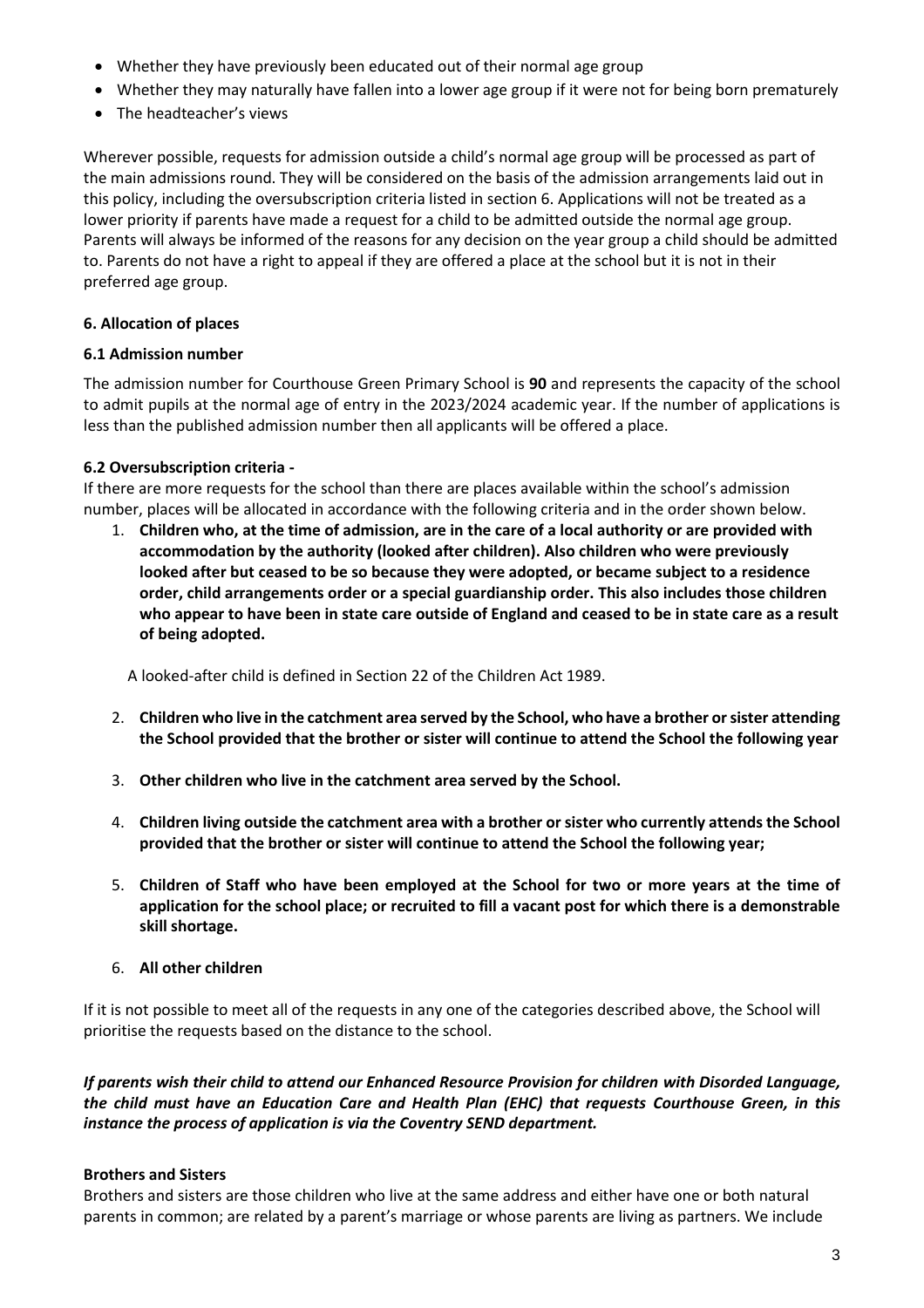children who are adopted within our definition of brothers and sisters. All brothers or sisters must still be attending the school when the applicant is due to be admitted. Please note that children attending nursery will not be classed as brothers or sisters for the purposes of this definition as they are not attending the main school.

#### **Staff**

Under the oversubscription criteria the word staff will mean: All staff who have been continuously employed by the School for a period of at least two years for the purpose of working in the School as follows: \* All full time teaching staff

- \* All full time support staff defined as those on 37 week and above contract
- \* All part time teaching staff with a 45% and above timetable
- \* All part time support staff who work at least 15 hours per week for 37 weeks or more

The two year qualification period may be waived if a post is hard to fill. Decisions on hard to fill posts will be made based on guidance from Human Resources. The definition does not include contract staff. If a service has been 'in house' and is subsequently 'contracted out' children of staff will no longer be eligible for priority admission under this criterion. The definition does not include peripatetic staff.

#### **6.3 Tie break**

In the case of 2 or more applications that cannot be separated by the oversubscription criteria outlined above, the school will use the distance between the school and a child's home as a tie breaker to decide between applicants. Priority will be given to children who live closest to the school. Distance will be measured in a straight line from the child's home address to the school's front gates on **Sewall Highway.** A child's home address will be considered to be where he/she is resident for the majority of nights in a normal school week. Where the distance between 2 children's homes and the school is the same, random allocation will be used to decide between them. This process will be independently verified. One of the aims of a local school is to serve its neighbourhood and develop links with the local community to strengthen the school and the community. The area served by a school is known as the catchment area and details of specific catchment areas are available at<https://www.coventry.gov.uk/catchmentareas>

#### **6.4 Children below compulsory school age (optional)**

Where children below compulsory school age are offered a place at the school, they will be entitled to attend the school full-time in the September following their fourth birthday. Parents may defer their child's entry to the school until later in the school year but not beyond the point at which the child reaches compulsory school age, and not beyond the beginning of the final term of the school year the offer was made for. Where the parents wish, children may attend part-time until later in the school year but not beyond the point at which they reach compulsory school age.

#### **Part time attendance**

Parents can request that their child attends part time until the child reaches compulsory school age. For more information please visit the following webpage:

http://www.coventry.gov.uk/downloads/file/28497/guidance\_notes\_for\_applying\_to\_educate\_out\_ of the normal chronological age group

#### **Children currently attending Local Authority Maintained Nursery Classes**

Parents of children already attending Nursery Classes will also need to complete an application form in order to request a place at their preferred Primary School. The policy of the City Council is not to provide nursery classes at every school, but to provide classes which serve a wider area than the school's catchment area. The number of part-time places available in a nursery class therefore often exceeds the number of places available in the Reception Class in the same school. The City Council cannot therefore guarantee that a pupil who is admitted to a school's nursery class will be admitted to the same school.

#### **7. In-year admissions**

You can apply for a place for your child at any time outside the normal admissions round. As is the case in the normal admissions round, all children whose Education, Health and Care Plan (EHC) names the school will be admitted. Likewise, if there are spaces available in the year group you are applying for, your child will